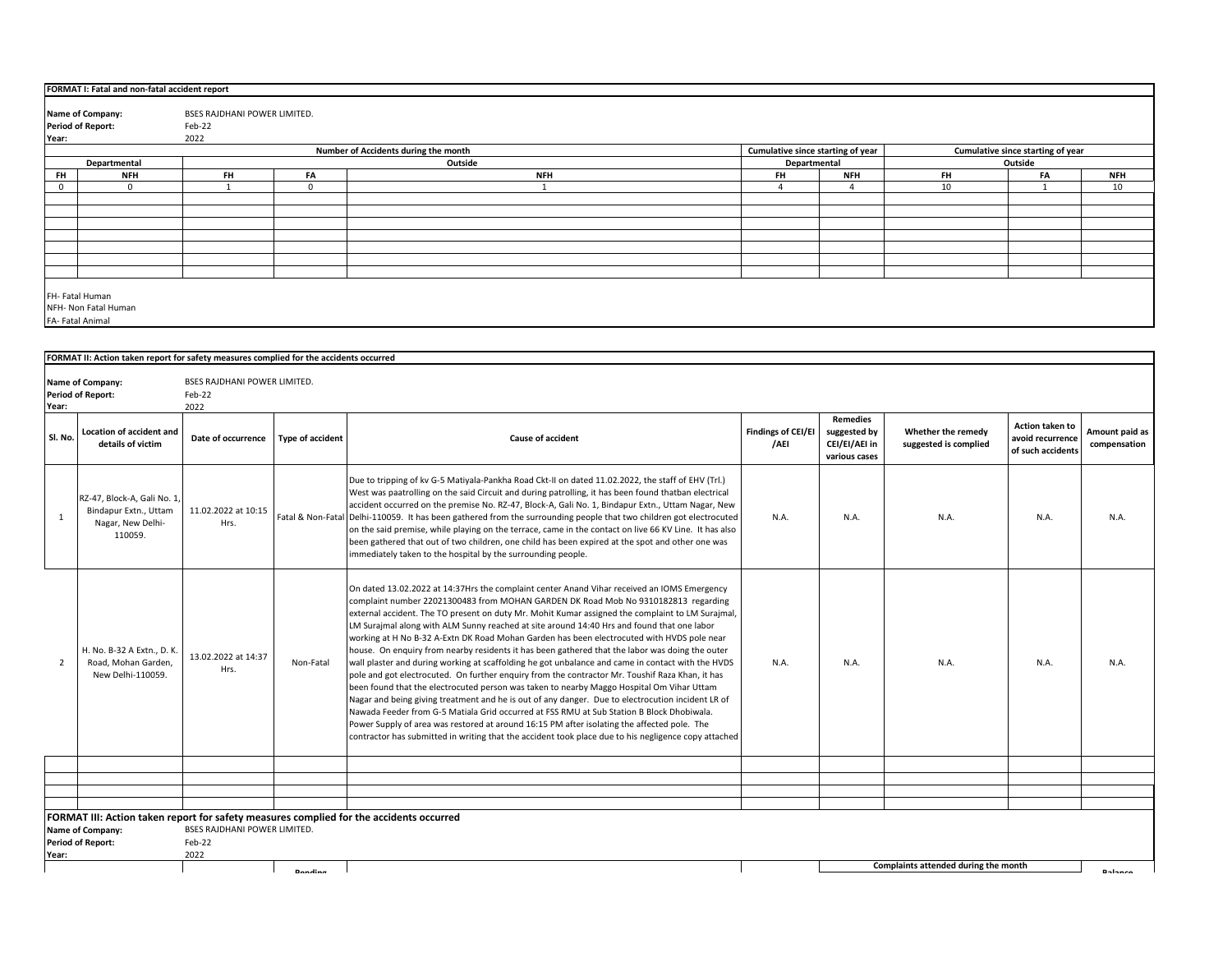| <b>Service Area</b>                                                                                                                                                                                                 | Standard                                       | renaing<br>complaint of the<br>previous month | Complaint received during the month | <b>Total Complaint</b> | Within<br><b>Specified Time</b> | <b>Beyond specified time</b>                                         | Total          | <b>Balance</b><br>complaint to be<br>attended |
|---------------------------------------------------------------------------------------------------------------------------------------------------------------------------------------------------------------------|------------------------------------------------|-----------------------------------------------|-------------------------------------|------------------------|---------------------------------|----------------------------------------------------------------------|----------------|-----------------------------------------------|
| 1                                                                                                                                                                                                                   | $\overline{2}$                                 | $\overline{\mathbf{3}}$                       | $\overline{4}$                      | $5 = 3 + 4$            | 6                               | $\overline{7}$                                                       | $8 = 6 + 7$    | 9                                             |
| Continuous power failure<br>affecting individual consumer and<br>group of consumer upto 100<br>connected at Low voltage supply,<br>excluding the failure where<br>distribution transformer requires<br>replacement. |                                                |                                               | 28478                               | 28478                  | 28478                           | 0                                                                    | 28478          |                                               |
| Continuous power failure<br>affecting more than 100<br>consumers connected at Low<br>voltage supply excluding the<br>failure where distribution<br>transformer requires<br>replacement.                             |                                                |                                               | 1544                                | 1544                   | 1544                            | 0                                                                    | 1544           |                                               |
| Continuous power supply failure                                                                                                                                                                                     |                                                |                                               | 1                                   | 1                      | $\overline{1}$                  | $\mathbf{0}$                                                         | $\overline{1}$ |                                               |
| Continuous power failure<br>affecting consumers connected<br>through High Voltage Distribution<br>System (HVDS) and not covered<br>under (i) & (ii)                                                                 |                                                |                                               | 10085                               | 10085                  | 10085                           | 0                                                                    | 10085          |                                               |
| Continuous Schduled Power<br>Outage                                                                                                                                                                                 |                                                |                                               | 1022                                | 1022                   | 1022                            | 0                                                                    | 1022           |                                               |
| Replacement of Burnt Meter or<br>Stolen Meter                                                                                                                                                                       |                                                |                                               | 1788                                | 1788                   | 1762                            | 11                                                                   | 1773           | 15                                            |
| FORMAT IV: Quality of Power Supply<br>Name of Company:<br><b>Period of Report:</b><br>Year:                                                                                                                         | BSES RAJDHANI POWER LIMITED.<br>Feb-22<br>2022 |                                               |                                     |                        |                                 |                                                                      |                |                                               |
| <b>Service Area</b>                                                                                                                                                                                                 | <b>Standard</b>                                | Pending<br>complaint of the<br>previous month | Complaint received during the month | <b>Total Complaint</b> | Within<br><b>Specified Time</b> | Complaints attended during the month<br><b>Beyond specified time</b> | Total          | <b>Balance</b><br>complaint to be<br>attended |
| <sup>1</sup>                                                                                                                                                                                                        | $\overline{2}$                                 | $\overline{\mathbf{3}}$                       | $\overline{a}$                      | $5 = 3 + 4$            | - 6                             | $\overline{7}$                                                       | $8 = 6 + 7$    | $9 = 5 - 8$                                   |
| <b>Local Problem</b>                                                                                                                                                                                                | 4 hours                                        | $\mathbf{0}$                                  | 391                                 | 391                    | 391                             | $\mathbf{0}$                                                         | 391            | $\mathbf{0}$                                  |
| Tap setting of transformer<br><b>Repair of Distribution</b><br>Line/transformer/ capacitor<br><b>Installation and Up gradation of</b>                                                                               |                                                |                                               |                                     |                        |                                 |                                                                      |                |                                               |
| <b>High Tension/ Low Tension</b>                                                                                                                                                                                    |                                                |                                               |                                     |                        |                                 |                                                                      |                |                                               |

Feb-22 2022 **With in Specified Time Beyond Specified Time Total** 2 3 4 5=3+4 6 7 8=6+7 9=5-8 Within fifteen days 1,019 2,319 3338 1,590 323 1913 1425 Within fifteen days 0 0 0 0 0 0 0 Within fifteen days 261 1,311 1572 1,060 225 1285 287 1 **Complaint lodged for accuracy test of meter-Fast Complaint lodged for accuracy Complaint lodged for defective / Balance complaint to be attended Complaint received during the month Total complaint of the Complaint Complaints attended during the month Period of Report: Year: Standard Pending previous month Service Area FORMAT V: Complaint about meters Name of Company:** BSES RAJDHANI POWER LIMITED.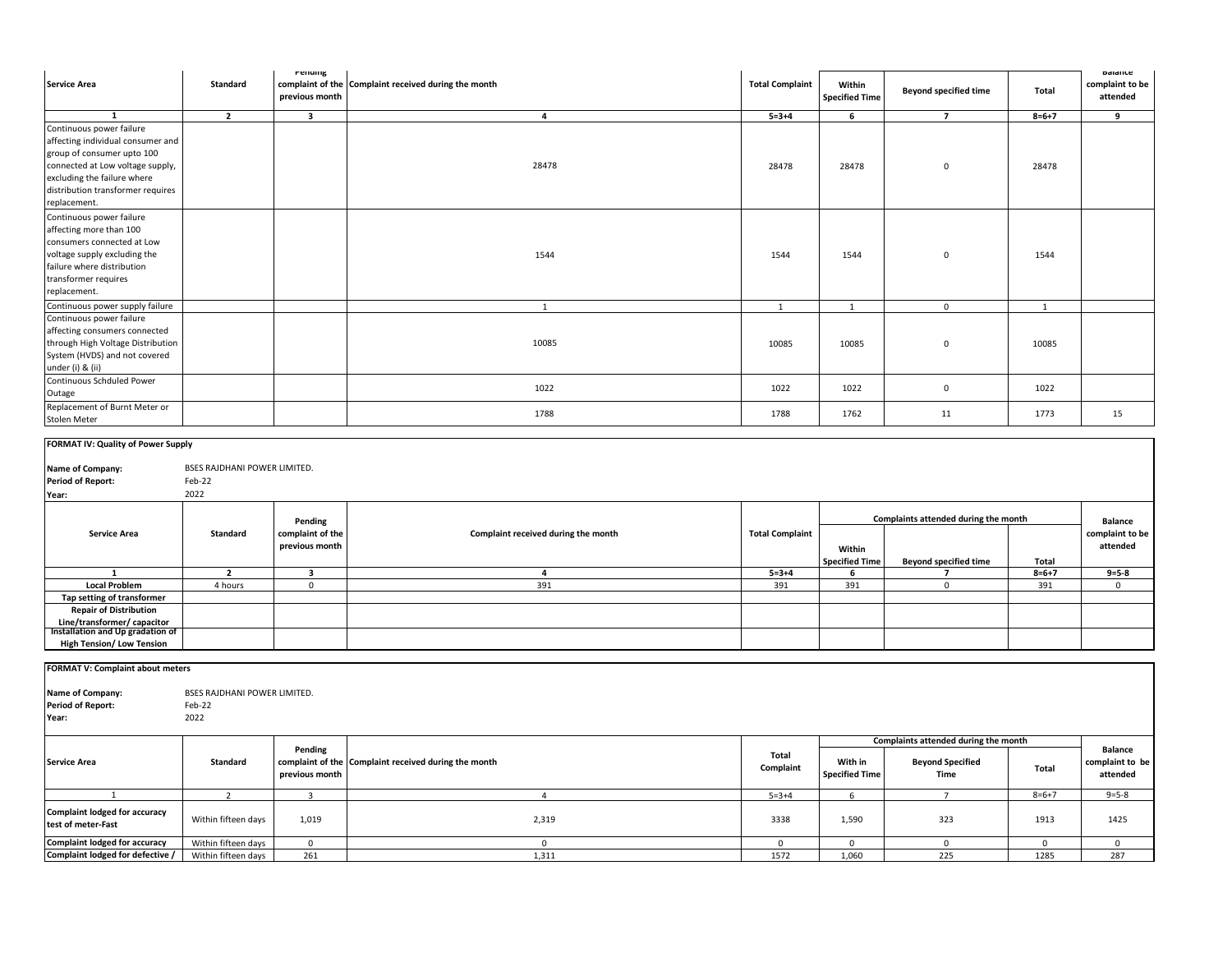| Complaint lodged for burnt meter   | Restoration of supply<br>with 3hrs and meter | 385 | 1,945 | 2330 | 1,664 | 2037 | 293 |
|------------------------------------|----------------------------------------------|-----|-------|------|-------|------|-----|
| <b>Complaint lodged for stolen</b> | to be replaced within I                      |     |       |      |       |      |     |
| <b>Imeter</b>                      | 3days                                        |     |       |      |       |      |     |
|                                    |                                              |     |       |      |       |      |     |

|                                                                          |                                                |                           | FORMAT VI: New Connections / Additional Load, where power suppply can be provided from existing network |                    |                              |                                                                         |             |                                               |
|--------------------------------------------------------------------------|------------------------------------------------|---------------------------|---------------------------------------------------------------------------------------------------------|--------------------|------------------------------|-------------------------------------------------------------------------|-------------|-----------------------------------------------|
| Name of Company:<br><b>Period of Report:</b><br>Year:                    | BSES RAJDHANI POWER LIMITED.<br>Feb-22<br>2022 |                           |                                                                                                         |                    |                              |                                                                         |             |                                               |
| <b>Service Area</b>                                                      | Standard                                       | Pending<br>previous month | complaint of the Complaint received during the month                                                    | Total<br>Complaint | With in<br>Specified<br>Time | Complaints attended during the month<br><b>Beyond Specified</b><br>Time | Total       | <b>Balance</b><br>complaint to be<br>attended |
| -1                                                                       | $\overline{2}$                                 | 3                         | $\Delta$                                                                                                | $5 = 3 + 4$        | 6                            | $\overline{ }$                                                          | $8 = 6 + 7$ | $9 = 5 - 8$                                   |
| New Connection where no RoW<br>or road Cutting permission is<br>required | 7 days                                         | 4,043                     | 14,915                                                                                                  | 18958              | 11,741                       | 1,940                                                                   | 13681       | 5277                                          |
| New Connection where RoW or<br>road Cutting permission is<br>required    | 15 days                                        | 0                         | $\mathbf 0$                                                                                             | $\mathbf{0}$       | $\mathbf 0$                  | $\mathbf{0}$                                                            | $\mathbf 0$ | $\Omega$                                      |
| New Connection where no RoW<br>or road Cutting permission is<br>required | 7 days                                         | 143                       | 272                                                                                                     | 415                | 232                          | 21                                                                      | 253         | 162                                           |
| New Connection where RoW or<br>road Cutting permission is<br>required    | 15 days                                        | 0                         | $\mathbf 0$                                                                                             | $\mathbf{0}$       | $\mathsf 0$                  | $\mathbf 0$                                                             | 0           | $\Omega$                                      |

|                                                                                                                                                                                          |                                                       |                           | FORMAT VII: Applications for New Connections / Additional Load, where power supply requires extension of distribution system. |                    |                              |                                                                         |             |                                               |
|------------------------------------------------------------------------------------------------------------------------------------------------------------------------------------------|-------------------------------------------------------|---------------------------|-------------------------------------------------------------------------------------------------------------------------------|--------------------|------------------------------|-------------------------------------------------------------------------|-------------|-----------------------------------------------|
| Name of Company:<br><b>Period of Report:</b><br>Year:                                                                                                                                    | <b>BSES RAJDHANI POWER LIMITED.</b><br>Feb-22<br>2022 |                           |                                                                                                                               |                    |                              |                                                                         |             |                                               |
| <b>Service Area</b>                                                                                                                                                                      | <b>Standard</b>                                       | Pending<br>previous month | complaint of the Complaint received during the month                                                                          | Total<br>Complaint | With in<br>Specified<br>Time | Complaints attended during the month<br><b>Beyond Specified</b><br>Time | Total       | <b>Balance</b><br>complaint to be<br>attended |
| $\mathbf{1}$                                                                                                                                                                             | $\overline{2}$                                        | $\mathbf{3}$              | $\lambda$                                                                                                                     | $5 = 3 + 4$        | 6                            | $\overline{ }$                                                          | $8 = 6 + 7$ | $9 = 5 - 8$                                   |
| 1. Electrified Areas (where<br>extension of line upto five poles<br>is required)                                                                                                         | 15 days from receipt<br>of payment                    |                           |                                                                                                                               |                    |                              |                                                                         |             |                                               |
| 2. Electrified areas (where<br>extension of lines or<br>augmentation of Distribution<br>Transformer capacity where peak<br>load of transformer has reached<br>90% of its rated capacity. | Within 2 months from<br>receipt of payment            |                           |                                                                                                                               |                    |                              |                                                                         |             |                                               |
| 3. Electrified areas (where new<br>distribtion transformer is<br>required)                                                                                                               | Within 4 months from<br>receipt of payment            |                           |                                                                                                                               |                    |                              |                                                                         |             |                                               |
| 4. Electrified Areas (where<br>existing 11 KV network needs to<br>be augmented)                                                                                                          | 15 days                                               |                           |                                                                                                                               |                    |                              |                                                                         |             |                                               |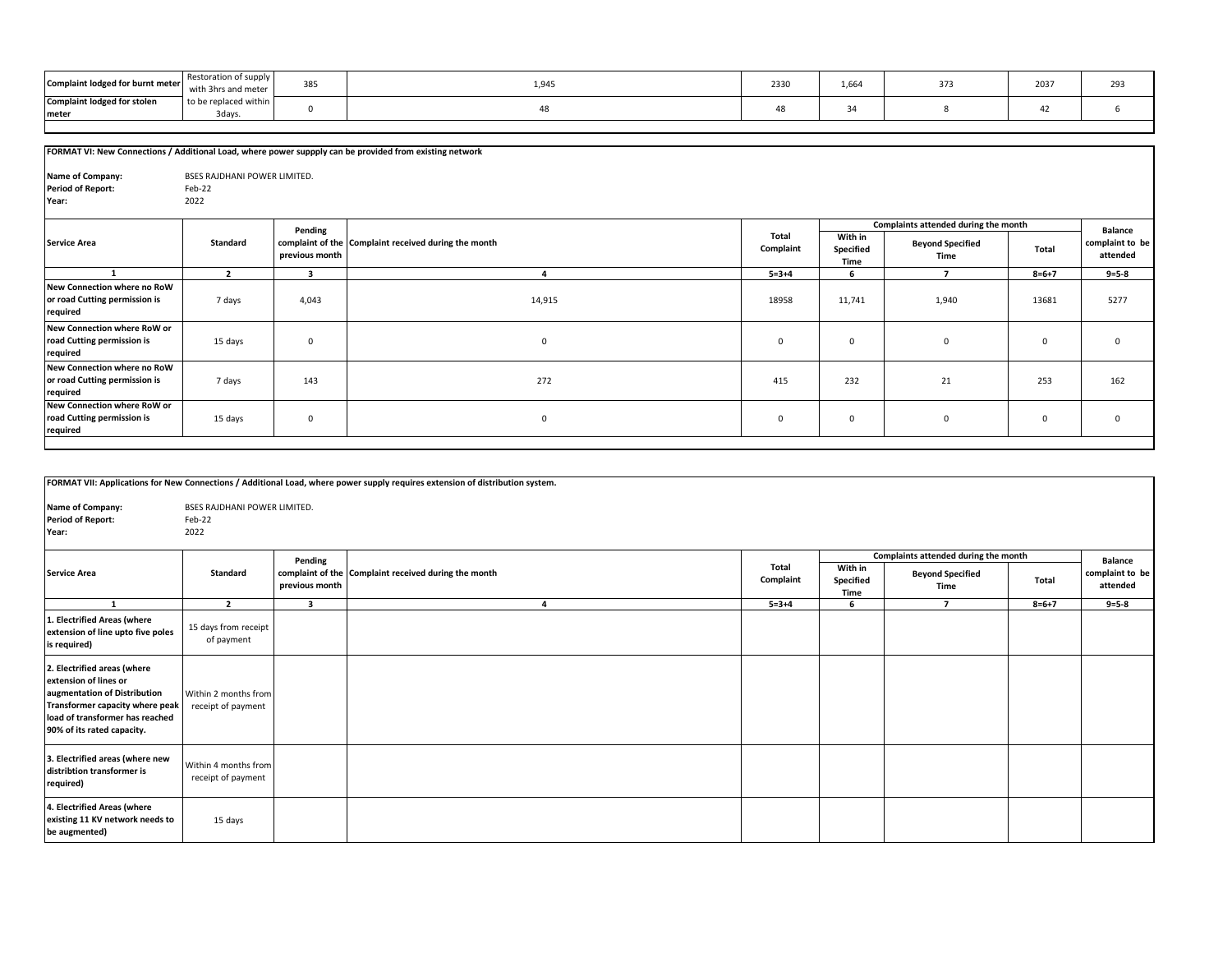| 5. Electrified Areas (where<br>existing 66/33 kV substation |         |  |  |  |  |
|-------------------------------------------------------------|---------|--|--|--|--|
| needs to be augmented)                                      | 15 days |  |  |  |  |
| <b>New Connections</b>                                      |         |  |  |  |  |
| <b>Additional Load</b>                                      |         |  |  |  |  |

|                                                                                                                               | FORMAT VIII: Connection in un-electrified areas       |                |                                                      |                    |                              |                                      |             |                             |  |  |  |
|-------------------------------------------------------------------------------------------------------------------------------|-------------------------------------------------------|----------------|------------------------------------------------------|--------------------|------------------------------|--------------------------------------|-------------|-----------------------------|--|--|--|
| Name of Company:<br><b>Period of Report:</b><br>Year:                                                                         | <b>BSES RAJDHANI POWER LIMITED.</b><br>Feb-22<br>2022 |                |                                                      |                    |                              |                                      |             |                             |  |  |  |
|                                                                                                                               |                                                       | Pending        |                                                      |                    |                              | Complaints attended during the month |             | <b>Balance</b>              |  |  |  |
| <b>Service Area</b>                                                                                                           | Standard                                              | previous month | complaint of the Complaint received during the month | Total<br>Complaint | With in<br>Specified<br>Time | <b>Beyond Specified</b><br>Time      | Total       | complaint to be<br>attended |  |  |  |
|                                                                                                                               |                                                       |                |                                                      | $5 = 3 + 4$        | ĥ                            |                                      | $8 = 6 + 7$ | $9 = 5 - 8$                 |  |  |  |
| <b>Un-Electrified Areas</b><br>(Where connection from nearby<br>existing network is possible)                                 | Within 4 months from<br>Commission's<br>approval      | $\Omega$       | $\mathbf{0}$                                         | $\Omega$           | $\mathbf{0}$                 | $\mathbf 0$                          | $\Omega$    | 0                           |  |  |  |
| Un-Electrified Areas/ Green Field<br>Projects (Where new network is<br>to be laid or grid station needs to<br>be established) | Within 12 months<br>from Commission's<br>approval     | $\mathbf 0$    | $\mathbf{0}$                                         | $\mathbf 0$        | $\mathbf{0}$                 | $^{\circ}$                           | $\Omega$    | 0                           |  |  |  |

| FORMAT IX: Transfer of Consumer's connection and conversion of services.       |                                                                                                                                                                                                |                         |                                                      |                    |                              |                                      |              |                             |
|--------------------------------------------------------------------------------|------------------------------------------------------------------------------------------------------------------------------------------------------------------------------------------------|-------------------------|------------------------------------------------------|--------------------|------------------------------|--------------------------------------|--------------|-----------------------------|
| Name of Company:<br><b>Period of Report:</b><br>Year:                          | <b>BSES RAJDHANI POWER LIMITED.</b><br>Feb-22<br>2022                                                                                                                                          |                         |                                                      |                    |                              |                                      |              |                             |
|                                                                                |                                                                                                                                                                                                | Pending                 |                                                      |                    |                              | Complaints attended during the month |              | <b>Balance</b>              |
| <b>Service Area</b>                                                            | Standard                                                                                                                                                                                       | previous month          | complaint of the Complaint received during the month | Total<br>Complaint | With in<br>Specified<br>Time | <b>Beyond Specified</b><br>Time      | Total        | complaint to be<br>attended |
| 1                                                                              | $\overline{2}$                                                                                                                                                                                 | $\overline{\mathbf{3}}$ | 4                                                    | $5 = 3 + 4$        | 6                            | $\overline{7}$                       | $8 = 6 + 7$  | $9 = 5 - 8$                 |
| <b>Transfer of Name</b><br><b>Load Reduction</b>                               | Within two billing<br>cycles of<br>acceptance of<br>application or clearing<br>of dues whichever is<br>later<br>Within ten days of<br>acceptance<br>of application, shall<br>be effective from | 102<br>66               | 3,537<br>946                                         | 3,639<br>1,012     | 3,400<br>913                 | 25<br>29                             | 3,425<br>942 | 214<br>70                   |
|                                                                                | next billing cycle                                                                                                                                                                             |                         |                                                      |                    |                              |                                      |              |                             |
| <b>Change of Category</b>                                                      | As per Regulation 17<br>(5)                                                                                                                                                                    | 447                     | 547                                                  | 994                | 445                          | 27                                   | 472          | 522                         |
| Incase connection is denied after<br>receipt of payment against<br>demand note |                                                                                                                                                                                                | 70                      | 586                                                  | 656                | 292                          | 363                                  | 655          | $\mathbf{1}$                |
| Connection energized through<br>Loop                                           | As per Regulation 11                                                                                                                                                                           | $\mathbf{0}$            | $\mathbf{0}$                                         | $\mathbf{0}$       | $\mathbf{0}$                 | $\mathbf{0}$                         | $\mathbf{0}$ | $\mathbf{0}$                |
| If notice towards downward if<br>any is not sent                               | 31st May of Financial<br>year                                                                                                                                                                  | $\mathbf 0$             | $\mathbf 0$                                          | $\mathbf{0}$       | $\mathbf 0$                  | $\mathbf{0}$                         | $\mathbf{0}$ | $\mathbf 0$                 |
|                                                                                |                                                                                                                                                                                                |                         |                                                      |                    |                              |                                      |              |                             |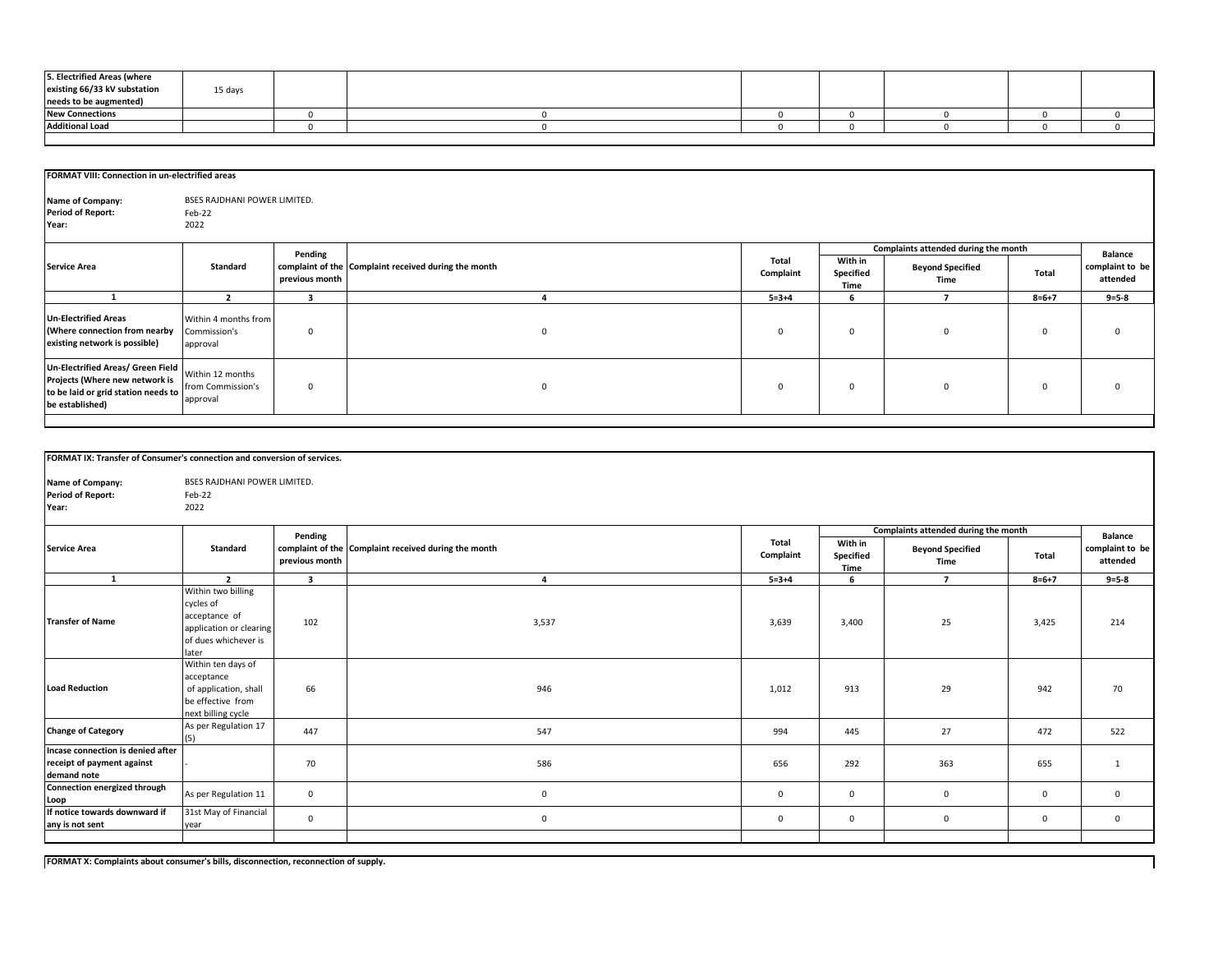| Name of Company:<br><b>Period of Report:</b><br>Year:                                                                                                                | BSES RAJDHANI POWER LIMITED.<br>Feb-22<br>2022             |                           |                                                      |                    |                              |                                                                         |             |                                                |
|----------------------------------------------------------------------------------------------------------------------------------------------------------------------|------------------------------------------------------------|---------------------------|------------------------------------------------------|--------------------|------------------------------|-------------------------------------------------------------------------|-------------|------------------------------------------------|
| <b>Service Area</b>                                                                                                                                                  | <b>Standard</b>                                            | Pending<br>previous month | complaint of the Complaint received during the month | Total<br>Complaint | With in<br>Specified<br>Time | Complaints attended during the month<br><b>Beyond Specified</b><br>Time | Total       | <b>Balance</b><br>complaint to be<br>attended  |
| <sup>1</sup>                                                                                                                                                         | $\overline{2}$                                             | $\overline{\mathbf{3}}$   | $\overline{a}$                                       | $5 = 3 + 4$        | 6                            | $\overline{7}$                                                          | $8 = 6 + 7$ | $9 = 5 - 8$                                    |
| <b>Complaints on billing</b>                                                                                                                                         | Only one bill<br>in a Financial Year                       | 515                       | 387                                                  | 902                | 325                          | 42                                                                      | 367         | 535                                            |
| Final bill for vacation of premises 5 days                                                                                                                           |                                                            | 31                        | 105                                                  | 136                | 108                          | 12                                                                      | 120         | 16                                             |
| Non payment of dues by the                                                                                                                                           | 15 days                                                    | 17                        | 51                                                   | 68                 | 47                           | 1                                                                       | 48          | 20                                             |
| <b>Request for reconnection</b>                                                                                                                                      | 24hrs                                                      | 100                       | 1,544                                                | 1.644              | 1,114                        | 276                                                                     | 1,390       | 254                                            |
| <b>Consumer wanting disconnection</b>                                                                                                                                | 5 days                                                     | 519                       | 4,487                                                | 5,006              | 3,372                        | 989                                                                     | 4,361       | 645                                            |
|                                                                                                                                                                      |                                                            |                           |                                                      |                    |                              |                                                                         |             |                                                |
| Name of Company:<br><b>Period of Report:</b><br>Year:                                                                                                                | <b>BSES RAJDHANI POWER LIMITED.</b><br>Feb-22<br>2022      |                           |                                                      |                    |                              |                                                                         |             |                                                |
| No. of Distribution transformers<br>at the beginning of the month                                                                                                    | No. of Distribution transformers added<br>during the month |                           | Total number of distribution transformers            |                    |                              | <b>Number of Distribution transformers failed</b>                       |             | % Failure rate of distribution<br>transformers |
| 1                                                                                                                                                                    | $\overline{2}$                                             |                           | $3 = 1 + 2$                                          |                    |                              | $\overline{4}$                                                          |             | $5=(4)*100/(3)%$                               |
| 7834                                                                                                                                                                 | 9                                                          |                           | 7843                                                 |                    |                              | $\overline{\mathbf{3}}$                                                 |             | 3.83%                                          |
|                                                                                                                                                                      |                                                            |                           |                                                      |                    |                              |                                                                         |             |                                                |
|                                                                                                                                                                      |                                                            |                           |                                                      |                    |                              |                                                                         |             |                                                |
| Only 3 phase transformers considered>=400 kVA<br>Note:<br>Only New transformers added in the system is considered against point no. 2<br>Only O&M failure considered |                                                            |                           |                                                      |                    |                              |                                                                         |             |                                                |
|                                                                                                                                                                      |                                                            |                           |                                                      |                    |                              |                                                                         |             |                                                |
| <b>FORMAT XII: Failure of Power Transformer</b>                                                                                                                      |                                                            |                           |                                                      |                    |                              |                                                                         |             |                                                |
| Name of Company:<br><b>Period of Report:</b><br>Year:                                                                                                                | <b>BSES RAJDHANI POWER LIMITED.</b><br>Feb-22<br>2022      |                           |                                                      |                    |                              |                                                                         |             |                                                |
| No. of power transformers at the No. of power transformers added during<br>beginning of the month                                                                    | the month                                                  |                           | Total number of power transformers                   |                    |                              | Number of power transformers failed                                     |             | % Failure rate of power<br>transformers        |

| <b>FORMAT XII: Failure of Power Transformer</b><br>Name of Company:<br><b>Period of Report:</b><br>Year: | BSES RAJDHANI POWER LIMITED.<br>Feb-22<br>2022                                       |                                    |                                     |                                         |
|----------------------------------------------------------------------------------------------------------|--------------------------------------------------------------------------------------|------------------------------------|-------------------------------------|-----------------------------------------|
| beginning of the month                                                                                   | No. of power transformers at the No. of power transformers added during<br>the month | Total number of power transformers | Number of power transformers failed | % Failure rate of power<br>transformers |
|                                                                                                          |                                                                                      | $3 = 1 + 2$                        |                                     | 5=(4)*100/(3)%                          |
| 267                                                                                                      |                                                                                      | 267                                |                                     | 0.00%                                   |
|                                                                                                          |                                                                                      |                                    |                                     |                                         |
|                                                                                                          |                                                                                      |                                    |                                     |                                         |
|                                                                                                          |                                                                                      |                                    |                                     |                                         |

|         | FORMAT XIII: Summary of Overall Standards of Performance.      |                                               |                                     |                                |                                                |  |  |  |  |  |  |  |
|---------|----------------------------------------------------------------|-----------------------------------------------|-------------------------------------|--------------------------------|------------------------------------------------|--|--|--|--|--|--|--|
| Year:   | Name of Company:<br><b>Period of Report:</b><br>Feb-22<br>2022 | <b>BSES RAJDHANI POWER LIMITED.</b>           |                                     |                                |                                                |  |  |  |  |  |  |  |
| SI. No. | Service area                                                   | Overall<br><b>Standards of</b><br>Performance | Total Cases Received / Reported (A) | <b>Complaints Attended (B)</b> | <b>Standard of Performance Achieved</b><br>(C) |  |  |  |  |  |  |  |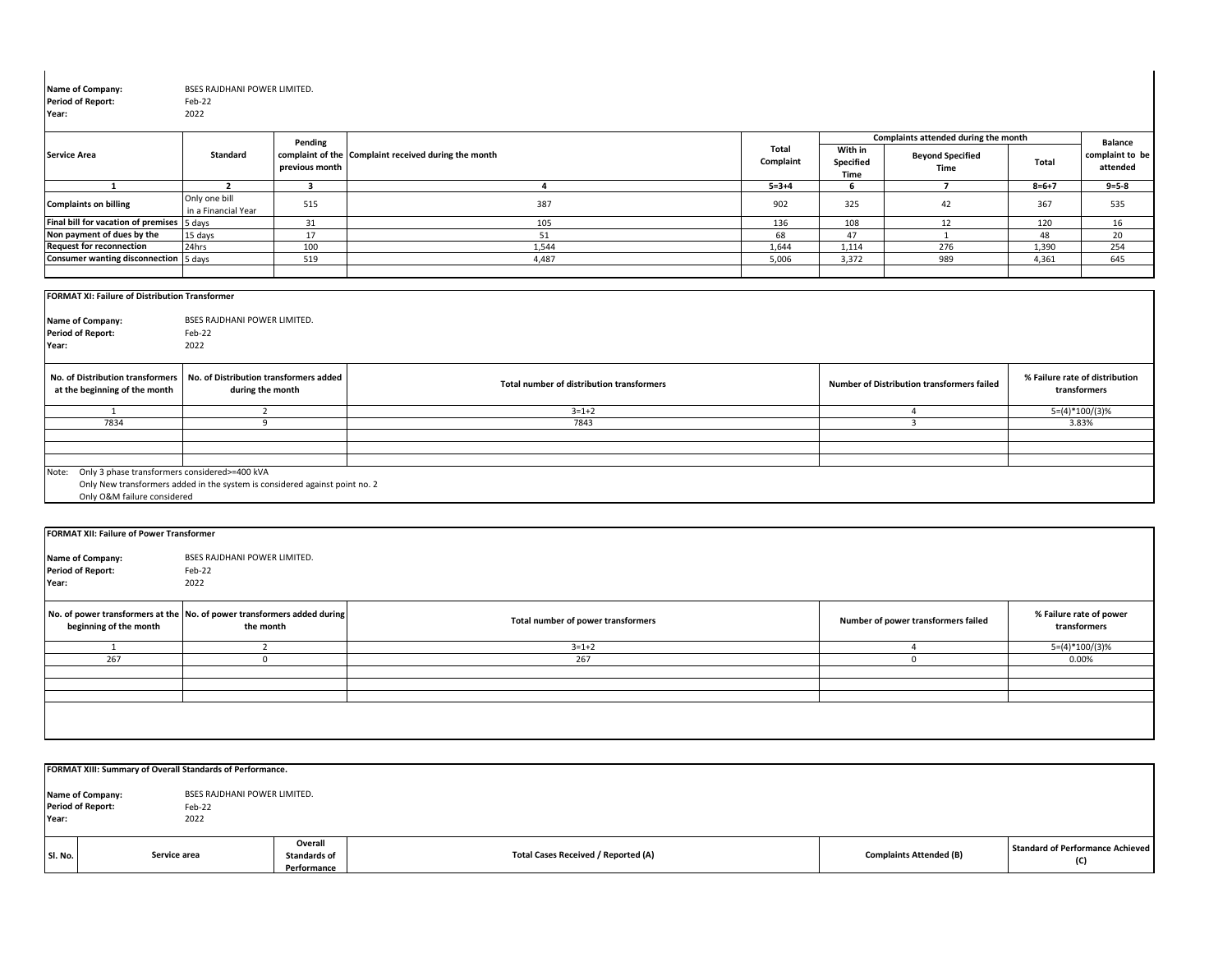|                                                                                                                                                           |                                                                                                                                                                                                               |                                                                                                                       |                                                                          |                 | Within<br><b>Specified Time</b> | <b>Beyond specified time</b>        |                                  |                                        |  |
|-----------------------------------------------------------------------------------------------------------------------------------------------------------|---------------------------------------------------------------------------------------------------------------------------------------------------------------------------------------------------------------|-----------------------------------------------------------------------------------------------------------------------|--------------------------------------------------------------------------|-----------------|---------------------------------|-------------------------------------|----------------------------------|----------------------------------------|--|
|                                                                                                                                                           | 1. Power Supply Failure                                                                                                                                                                                       |                                                                                                                       |                                                                          |                 |                                 |                                     |                                  |                                        |  |
| (i)                                                                                                                                                       | Continuous power failure affecting individual<br>consumer and group of consumer upto 100<br>connected at Low voltage supply, excluding the<br>failure where distribution transformer requires<br>replacement. |                                                                                                                       | 28478                                                                    |                 | 28478                           | $\mathbf 0$                         |                                  | 100%                                   |  |
| (ii)                                                                                                                                                      | Continuous power failure affecting more than<br>100 consumers connected at Low voltage supply<br>excluding the failure where distribution<br>transformer requires replacement.                                |                                                                                                                       | 1544                                                                     |                 | 1544                            | $\mathbf 0$                         |                                  | 100%                                   |  |
| (iii)                                                                                                                                                     | Continuous power supply failure requiring<br>replacement of distribution transformer.                                                                                                                         |                                                                                                                       | $\mathbf{1}$                                                             |                 | $\mathbf{1}$                    | $\mathsf 0$                         |                                  | 100%                                   |  |
| (iv)                                                                                                                                                      | Continuous power failure affecting consumers<br>connected through High Voltage Distribution<br>10085<br>System (HVDS) and not covered under (i) & (ii)<br>above                                               |                                                                                                                       |                                                                          | 10085           | $\mathbf 0$                     | 100%                                |                                  |                                        |  |
| (v)                                                                                                                                                       | Continuous scheduled power outages                                                                                                                                                                            |                                                                                                                       | 1022                                                                     |                 | 1022                            | $\mathbf 0$                         | 100%                             |                                        |  |
| (vi)                                                                                                                                                      | Replacement of burnt meter                                                                                                                                                                                    |                                                                                                                       | 1788                                                                     |                 | 1762                            | 11                                  |                                  | 98.55%                                 |  |
|                                                                                                                                                           |                                                                                                                                                                                                               |                                                                                                                       | <b>Period of Scheduled Outage</b>                                        |                 |                                 |                                     |                                  |                                        |  |
| $\overline{2}$                                                                                                                                            | Maximum duration in a single stretch                                                                                                                                                                          |                                                                                                                       | 3H:19M                                                                   |                 |                                 |                                     |                                  |                                        |  |
| $\overline{\mathbf{3}}$                                                                                                                                   | Restoration of supply by 6:00 PM<br>Faults in street light maintained by the licensee                                                                                                                         |                                                                                                                       | ALL<br>725                                                               |                 | 725                             | $\mathbf 0$                         |                                  | 100%                                   |  |
|                                                                                                                                                           |                                                                                                                                                                                                               |                                                                                                                       | <b>Reliability Indices</b>                                               |                 |                                 |                                     |                                  |                                        |  |
| $\overline{4}$                                                                                                                                            | <b>SAIFI</b>                                                                                                                                                                                                  |                                                                                                                       | 0.140                                                                    |                 |                                 |                                     |                                  |                                        |  |
|                                                                                                                                                           | SAIDI                                                                                                                                                                                                         |                                                                                                                       | 0.090                                                                    |                 |                                 |                                     |                                  |                                        |  |
|                                                                                                                                                           | CAIDI                                                                                                                                                                                                         |                                                                                                                       | 0.643                                                                    |                 |                                 |                                     |                                  |                                        |  |
| 5                                                                                                                                                         | <b>Frequency variation</b>                                                                                                                                                                                    |                                                                                                                       |                                                                          |                 |                                 |                                     |                                  |                                        |  |
| 6                                                                                                                                                         | Voltage imbalance                                                                                                                                                                                             |                                                                                                                       |                                                                          |                 |                                 |                                     |                                  |                                        |  |
| $\overline{7}$                                                                                                                                            | Percentage billing mistakes                                                                                                                                                                                   |                                                                                                                       |                                                                          |                 |                                 |                                     |                                  |                                        |  |
| * New method used for reliabilty index calculation*                                                                                                       |                                                                                                                                                                                                               |                                                                                                                       |                                                                          |                 |                                 |                                     |                                  |                                        |  |
| <b>FORMAT XIV: Compensation Details</b><br><b>BSES RAJDHANI POWER LIMITED.</b><br>Name of Company:<br><b>Period of Report:</b><br>Feb-22<br>2022<br>Year: |                                                                                                                                                                                                               |                                                                                                                       |                                                                          |                 |                                 |                                     |                                  |                                        |  |
| Sl. No.                                                                                                                                                   |                                                                                                                                                                                                               | Event<br>Compensation specified for violation of standard                                                             |                                                                          | Claimed         |                                 | No. of cases                        |                                  | Payable/Paid<br>Amount of<br>Amount of |  |
|                                                                                                                                                           |                                                                                                                                                                                                               |                                                                                                                       |                                                                          | No. of<br>Cases | Amount<br>Claimed               | in which compensation is<br>payable | compensation<br>payable in (Rs.) | compensation<br>paid in (Rs.)          |  |
| $\mathbf{1}$                                                                                                                                              | Electricity<br>connections                                                                                                                                                                                    |                                                                                                                       |                                                                          |                 |                                 |                                     |                                  |                                        |  |
| (i)                                                                                                                                                       | <b>Electrified Areas</b>                                                                                                                                                                                      | 1.5% of the demand charges deposited by consumer for each day of default.                                             |                                                                          |                 |                                 |                                     |                                  |                                        |  |
| (ii)                                                                                                                                                      | Augmentation                                                                                                                                                                                                  |                                                                                                                       | 1.5% of the demand charges deposited by consumer for each day of default |                 |                                 |                                     |                                  |                                        |  |
| (iii)                                                                                                                                                     | Un-electrified                                                                                                                                                                                                |                                                                                                                       | 1% of the amount deposited by developer/applicants per day of default.   |                 |                                 |                                     |                                  |                                        |  |
| (iv)                                                                                                                                                      | <b>Connection denied</b>                                                                                                                                                                                      | 1.5% of the demand charges deposited by consumer for each day of default subject to maximum of the amount paid as per |                                                                          |                 |                                 |                                     |                                  |                                        |  |
| (v)                                                                                                                                                       | <b>Connection energized</b>                                                                                                                                                                                   |                                                                                                                       | Rs. 500 per kW of sanctioned/ contract demand                            |                 |                                 |                                     |                                  |                                        |  |
| $\overline{2}$                                                                                                                                            | <b>Transfer of Name</b>                                                                                                                                                                                       | Rs. 100 for each day of default.                                                                                      |                                                                          |                 |                                 |                                     |                                  |                                        |  |
| $\overline{\mathbf{3}}$                                                                                                                                   | <b>Load Reduction</b>                                                                                                                                                                                         | Rs. 100 for each day of default                                                                                       |                                                                          |                 |                                 |                                     |                                  |                                        |  |
| $\overline{4}$<br>5                                                                                                                                       | Notice for downward<br>Change of category                                                                                                                                                                     | Rs. 500 for each case<br>Rs. 100 for each day of default                                                              |                                                                          |                 |                                 |                                     |                                  |                                        |  |
| 6                                                                                                                                                         | <b>Complaints in billing</b>                                                                                                                                                                                  | 10% of excess amount billed                                                                                           |                                                                          |                 |                                 |                                     |                                  |                                        |  |
|                                                                                                                                                           |                                                                                                                                                                                                               |                                                                                                                       |                                                                          |                 |                                 |                                     |                                  |                                        |  |